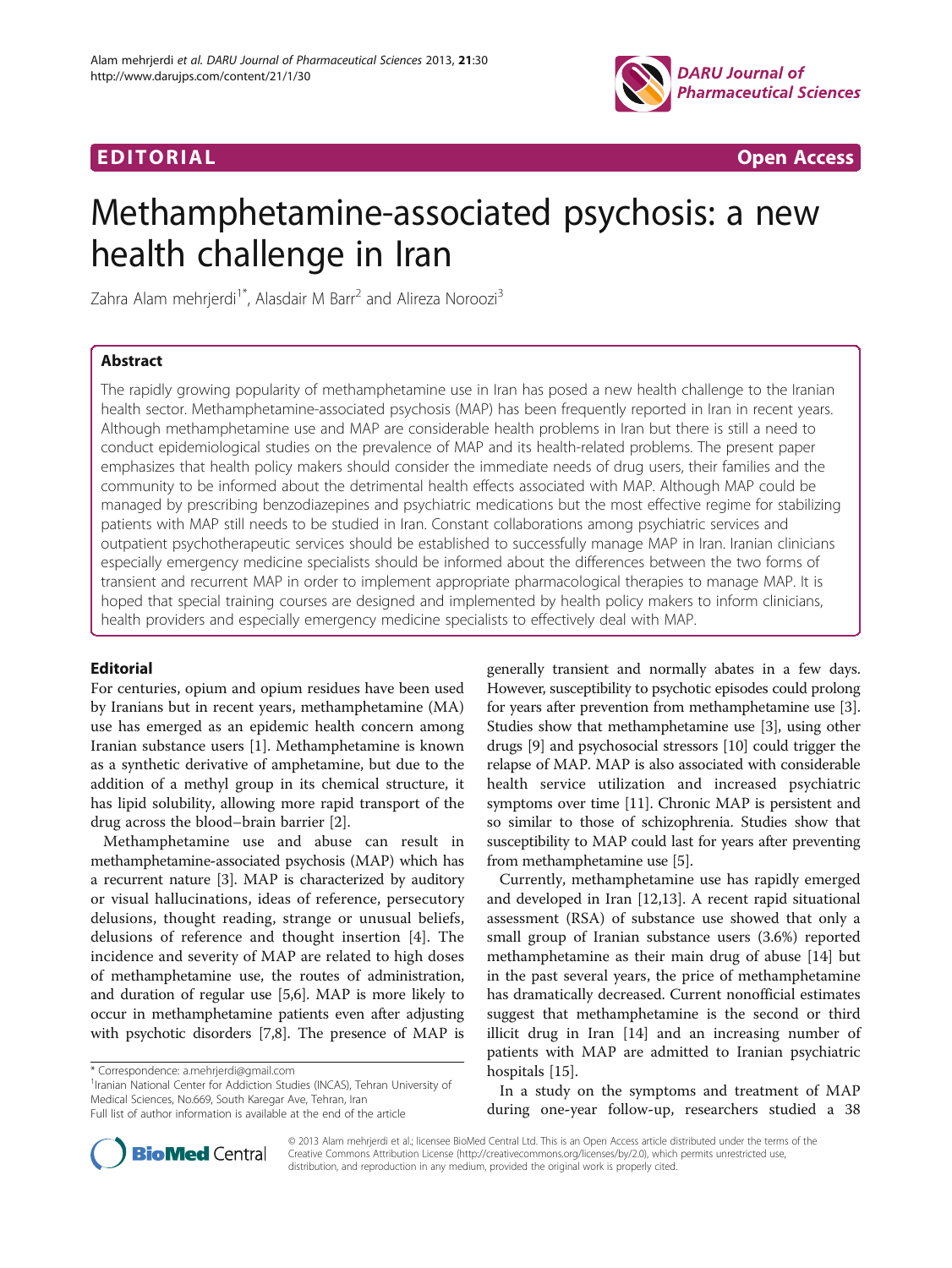year-old man who was admitted to the emergency department setting of Iranian educational and therapeutic center of psychiatry because of suicide attempts, auditory hallucinations and persecutory delusions. The patient was treated with prescribing antipsychotic medications and experienced a short recurrence of MAP during abstaining from methamphetamine use, as well as a MAP episode although he was receiving antipsychotic medications [\[16\]](#page-2-0).

Omidvar and Sharifi (2012) examined a patient who was diagnosed with MAP and eye autoenucleation. The patient had delusions of being in control and believed that others were using his eyes. He was diagnosed with a first episode of MAP and did not report MAP symptoms in the absence of methamphetamine use but he was treated with six sessions of electroconvulsive therapy (ECT) and prescribing psychiatric medications [[17](#page-2-0)]. A study on 50 methamphetamine abusers recruited from the Iranian legal medical organization in Tehran showed that delusion, mood instability, disorientation, and self-mutilation were prevalent among the patients [\[18\]](#page-2-0).

In another study, the clinical files of 111 methamphetamine patients who had been admitted to a central hospital in Tehran from April 2008 to April 2010 were reviewed. The study results showed that the most prevalent psychotic symptoms were persecutory delusions (82%), auditory hallucinations (70.3%), reference delusions (57.7%), visual hallucinations (44.1%), grandiosity delusions (39.6%) and jealousy delusions (26.1%). The mean duration of admission and psychotic episodes were 21.43 and 17.37 days respectively. In seven cases (8.75%), MAP continued for more than one month [[19](#page-2-0)]. Methamphetamine-related health problems such as MAP have changed the profile of patients who utilize psychiatric services in Iran [[20](#page-2-0)]. Because of heavy use, many of such cases are characterized by delusions, hallucinations, anxiety, insomnia, mood disturbances, suicide, violent behaviors and homicidal ideations [[20](#page-2-0)]. This is consistent with some studies in other countries which indicate that heavy use of methamphetamine contributes to a variety of severe psychiatric problems including MAP [[21\]](#page-2-0).

It should be noted that the rapidly growing popularity of methamphetamine use has posed a new health challenge to the Iranian health sector. MAP is associated with a range of acute and chronic health and social problems that need to be considered during the course of treatment especially in emergency department settings, and psychiatric and general hospitals. In order to effectively deal with MAP in Iran, several issues should be considered by health policy makers. Although MAP is prevalent among methamphetamine users in Iran, epidemiological studies on the prevalence of MAP and its health-related problems should be conducted.

The negative effects of MAP on methamphetamine patients, and the community should be considered by health policy makers. Nationwide drug education should be designed and implemented to inform drug users, their families and the community about the harms associated with MAP and the necessity of immediate referrals of such cases to emergency department settings of psychiatric hospitals. MAP could be treated with prescribing psychiatric medications and benzodiazepines in a supportive non-judgmental relationship. Atypical antipsychotics have become first line treatments for psychotic disorders, especially first episode psychosis [[22\]](#page-2-0). Recently, case reports of successful MAP treatment with atypical antipsychotics such as Olanzapine [\[23](#page-2-0)], Risperidone [[24\]](#page-2-0) and Quetiapine [\[25](#page-2-0)] have been reported. Such studies have been conducted in other countries such as USA and Australia. There is an immediate need for Iran to devise a treatment protocol to pharmacologically manage MAP according to its health and medical-related conditions.

Little is known about the pharmacological therapies of patients with MAP in Iran. Moreover, the most effective regime for stabilizing patients with MAP still needs to be studied in Iran. Once, the pharmacological therapy of MAP is implemented in a psychiatric hospital, referring patients to outpatient drug use treatment clinics is implemented. In many instances, the involvements of such services include outpatient psychotherapeutic services and there is still a need to establish constant collaborations among psychiatric services and outpatient psychotherapeutic services to successfully manage MAP.

Methamphetamine users are vulnerable to MAP, either from exacerbation of symptoms of underlying psychotic disorders [\[26\]](#page-2-0) or emerging new psychotic symptoms during intoxication and withdrawal stages [\[27\]](#page-2-0) and recurrence can occur in response to psychological stressors even in the absence of methamphetamine use [\[28\]](#page-2-0).

Iranian clinicians should know that psychotic symptoms tend to persist in some patients. Therefore, the distinction between persistent MAP and a primary transient MAP has grown increasingly important. Iranian clinicians especially emergency medicine specialists should be informed about the differences between these two forms of MAP and recurrence of MAP in order to implement appropriate pharmacological therapies to manage MAP. Primary and emergency health care providers, mental health and substance abuse treatment service providers need to be trained to distinguish between MAP, other forms of toxic psychosis, and primary psychosis. A further challenge to primary and emergency health care service providers lies in the detection and management of transient MAP and persistent MAP. This issue needs attention by health policy makers.

To sum up, as MAP negatively influences Iran, new nationwide and research-oriented strategies should be designed and implemented to meet the increasing needs